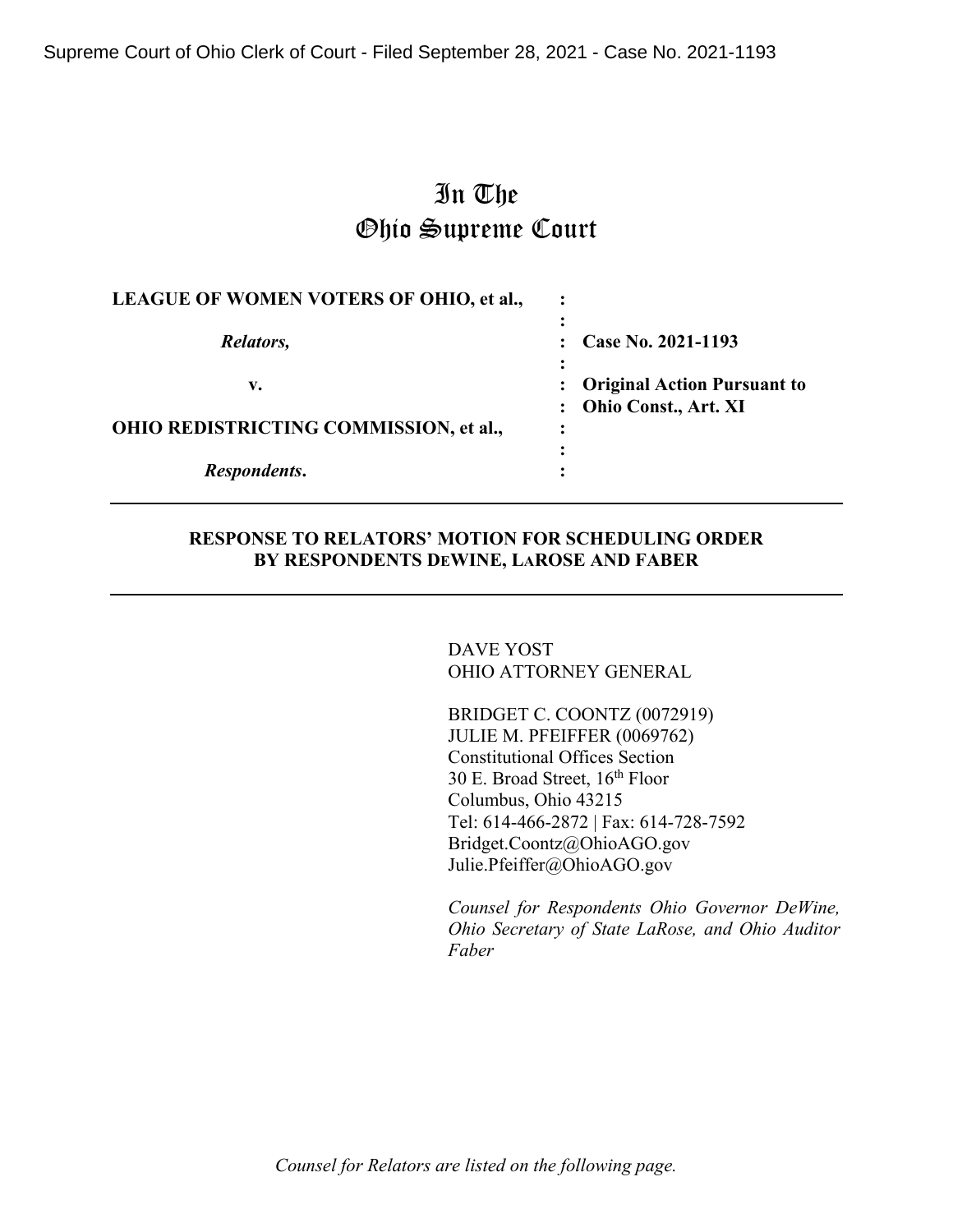### **COUNSEL FOR RELATORS** *\*PHV Forthcoming*

ROBERT D. FRAM\* DONALD BROWN\* JOSHUA GONZÁLEZ\* JULIANA GOLDROSEN (PHV 25193 - 2021) Salesforce Tower 415 Mission Street, Suite 5400 San Francisco, CA 94105-2533 (415) 591-6000 rfram@cov.com

JAMES SMITH\* MEGAN C. KEENAN\* L. BRADY BENDER (PHV 25192 - 2021) One CityCenter 850 Tenth Street, NW Washington, DC 20001-4956 (202) 662-6000 mkeenan@cov.com

ANUPAM SHARMA\* JAMES HOVARD\* YALE FU\* 3000 El Camino Real 5 Palo Alto Square, 10th Floor Palo Alto, CA 94306-2112 (650) 632-4700 asharma@cov.com

MADISON ARENT\* The New York Times Building 620 Eighth Avenue New York, NY 10018-1405 (212) 841 1000 marent@cov.com

FREDA J. LEVENSON (0045916) ACLU of Ohio Foundation, Inc. 4506 Chester Avenue Cleveland, Ohio 44103 (614) 586-1972 x125 flevenson@acluohio.org

DAVID J. CAREY (0088787) ACLU of Ohio Foundation, Inc. 1108 City Park Avenue, Suite 203 Columbus, OH 43206 (614) 586-1972 x2004 dcarey@acluohio.org

ALORA THOMAS\* JULIE A. EBENSTEIN\* American Civil Liberties Union 125 Broad Street New York, NY 10004 (212) 519-7866 athomas@aclu.org jebenstein@aclu.org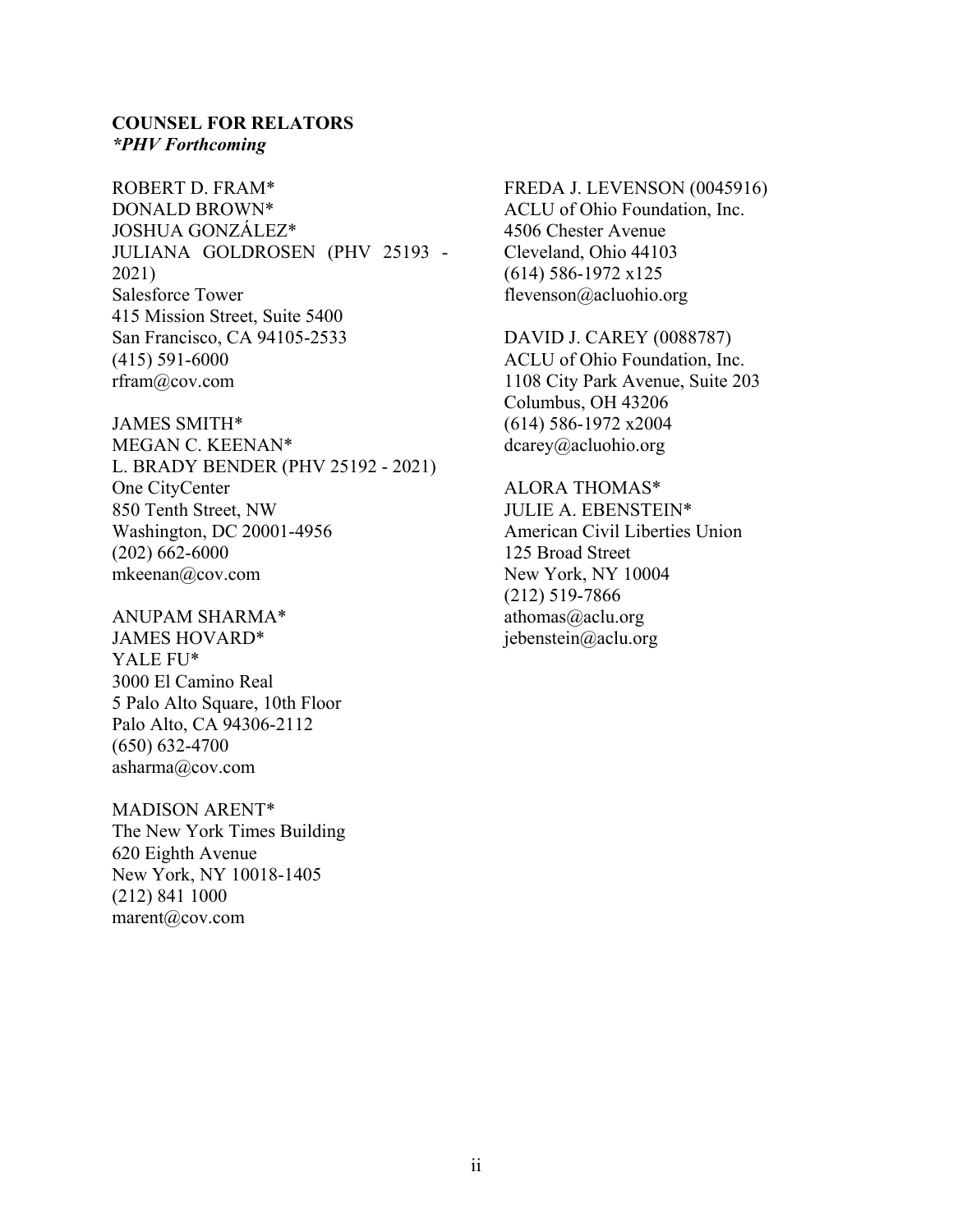## In The Ohio Supreme Court

| <b>LEAGUE OF WOMEN VOTERS OF OHIO, et al.,</b> |                                     |
|------------------------------------------------|-------------------------------------|
| Relators,                                      | Case No. 2021-1193                  |
| v.                                             | <b>Original Action Pursuant to</b>  |
| OHIO REDISTRICTING COMMISSION, et al.,         | : Ohio Const., Art. XI<br>$\bullet$ |
| Respondents.                                   | $\bullet$<br>$\bullet$              |

### **RESPONSE TO RELATORS' MOTION FOR SCHEDULING ORDER BY RESPONDENTS DEWINE, LAROSE AND FABER**

### **The Statewide Elected Officials' Proposed Scheduling Order.**

Respondents Governor DeWine, Ohio Secretary of State LaRose, and Ohio Auditor Faber (Statewide Elected Officials) received the League of Women Voters of Ohio (LWV) Relators' Motion for Scheduling Order during the afternoon of Thursday, September 23, 2021. The motion contained no description of the scope of discovery that the LWV Relators intend to seek, such as the number and length of depositions, additional experts and lay witnesses, and additional written discovery such as interrogatories and demands for documents. In an email correspondence from yesterday evening, the LWV Relators indicated that they intend to take no less than eight depositions, including all seven of the Commission members. The LWV Relators also identified four experts for which they alone will rely upon in prosecuting their claims.

Since the LWV Relators filed their Complaint, two more groups of Relators have filed Complaints challenging the Commission-approved general assembly district maps: *Bennett et al. v. Ohio Redistricting Commission et al*., No. 2021-1198 and *Ohio Organizing Collaborative et al. v. Ohio Redistricting Commission et al.*, No. 2021-1210. The Bennett Relators' Motion for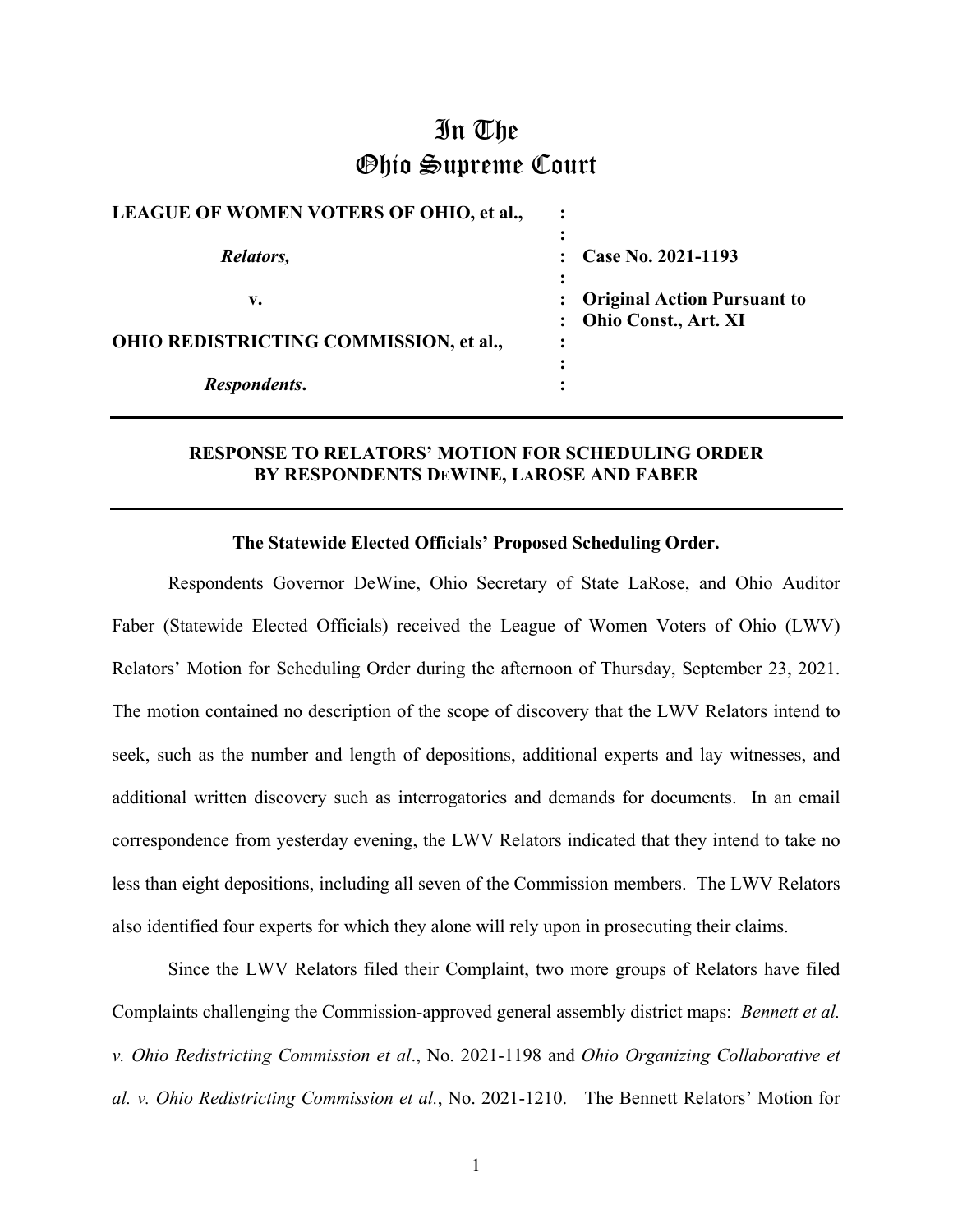Discovery and Scheduling Order filed on Monday, September 27, 2021 is devoid of any description of the scope and extent of discovery that they intend to seek. Likewise, the Statewide Elected Officials have no knowledge of the scope and extent of discovery that the Ohio Organizing Collaborative Relators will undoubtedly seek.

The Statewide Elected Officials agree that Relators' Complaints require speedy adjudication. The Statewide Elected Officials agree that given the current February 2, 2022 candidate filing deadline, the new districts need to be in place in time for candidates to know the districts in which they live or in which they wish to run for election. If the Ohio General Assembly does not pass a congressional redistricting bill with the required vote totals by the end of tomorrow, September 30, 2021, then the Ohio Constitution demands that the Respondents must now attempt to reach bipartisan agreement on a ten-year Congressional map by October 31, 2021. Ohio Const., Art. XIX, § 1. This means that in October, the Statewide Elected Officials must not only fulfill the duties of their respective current offices, but they must also devote considerable time working on a congressional redistricting plan. Responding to what also could be extensive discovery from three separate groups of Relators in October could divert a large amount of time and attention from the Respondents working on the congressional district plan. The LWV and Bennet Relators' proposed scheduling order also deviates from this Court's more traditional scheduling orders in expedited elections cases and the few apportionment cases in the last several years because it contains numerous (and unnecessary) internal discovery deadlines. The Statewide Elected Officials propose that a master commissioner be utilized to handle any unresolved discovery matters that may arise during the discovery period.

For all of these reasons, the Statewide Elected Officials offer the following schedule for evidence and briefs: (1) Responses to Complaints, if any, due **October 11, 2021**; (2) Expert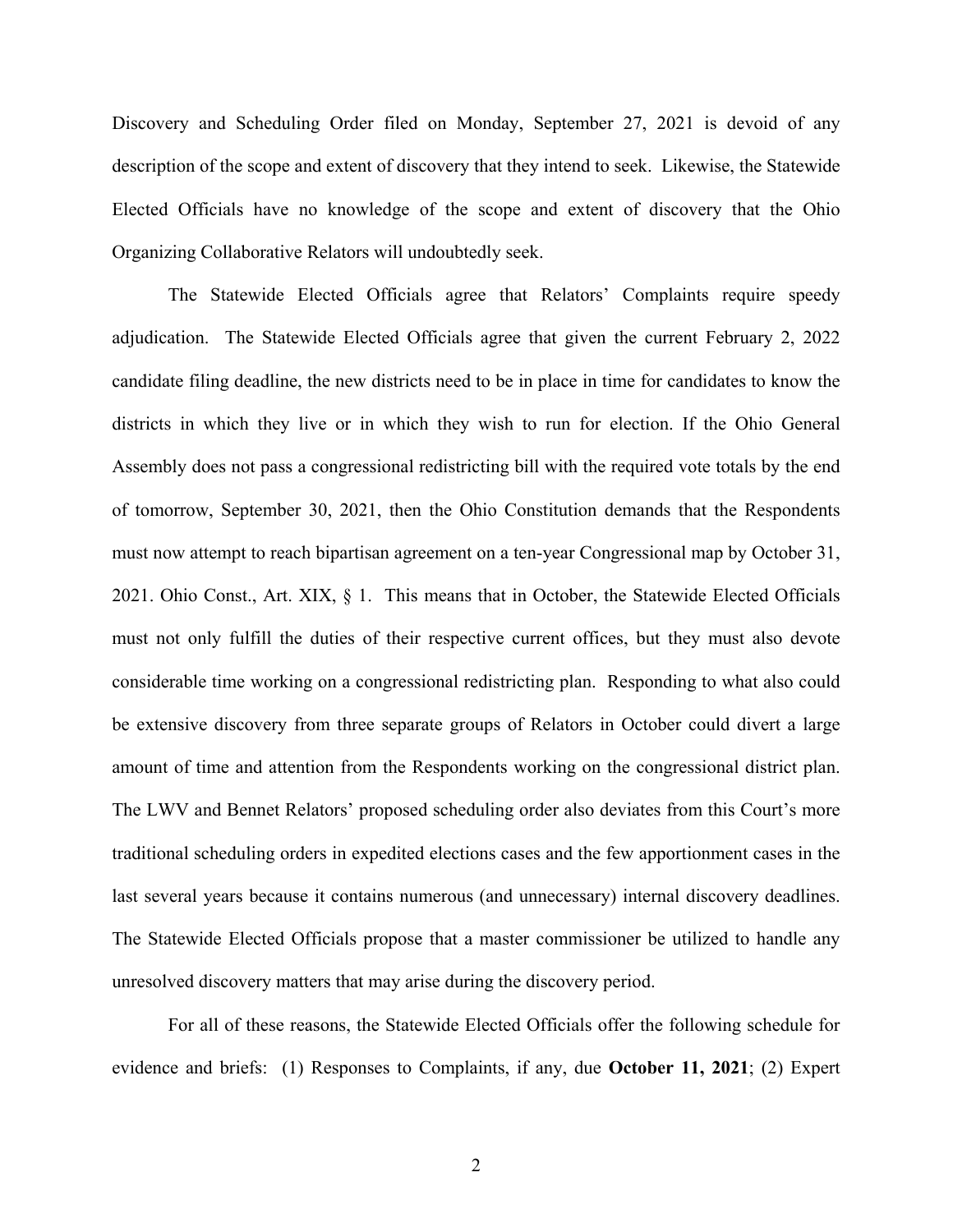Reports and Attachments due **November 1, 2021**; (3) Non-expert evidence due **November 19,** 

**2021**; (4) Relators' Merit Briefs due **November 29, 2021**; (5) Respondents' Merit Briefs due

**December 9, 2021**; (6) Relators' Reply Briefs due **December 14, 2021**.

Respectfully submitted,

DAVE YOST OHIO ATTORNEY GENERAL

*/s/ Bridget C. Coontz*

BRIDGET C. COONTZ (0072919) JULIE M. PFEIFFER (0069762) Constitutional Offices Section 30 E. Broad Street,  $16^{th}$  Floor Columbus, Ohio 43215 Tel: 614-466-2872 | Fax: 614-728-7592 Bridget.Coontz@OhioAGO.gov Julie.Pfeiffer@OhioAGO.gov

*Counsel for Respondents Ohio Governor DeWine, Ohio Secretary of State LaRose and Ohio Auditor Faber*